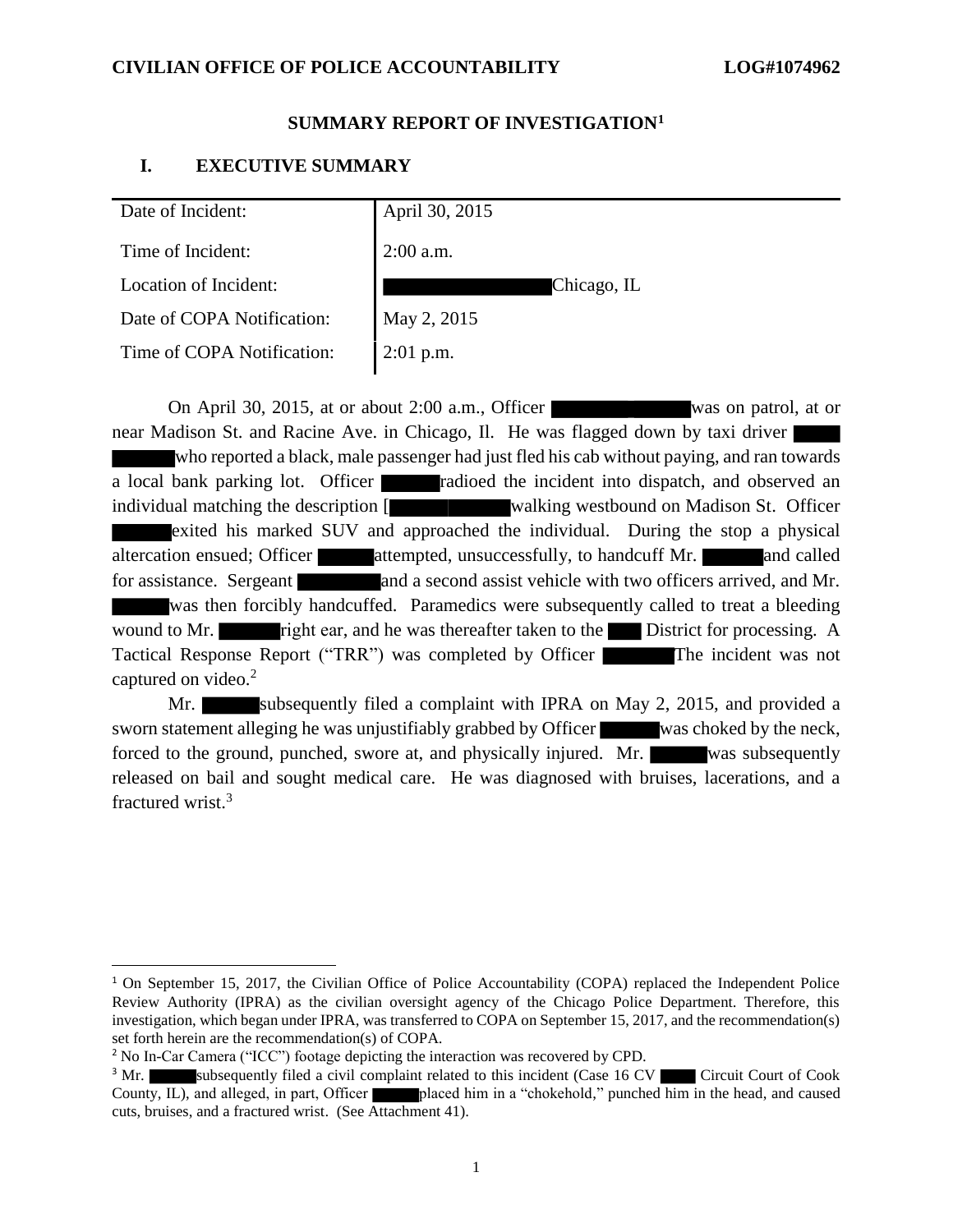# **II. INVOLVED PARTIES**

| Involved Officer #1:    | Employee ID#<br>Star #<br>Date<br>1997, Police Officer,<br>of Appointment:<br>n p<br>District, DOB:<br>1968, M, Black. |
|-------------------------|------------------------------------------------------------------------------------------------------------------------|
| Involved Officer #2:    | Star #<br>Employee ID $#$<br>1990 Sergeant<br>Date of Appointment:<br>1957, F, Caucasian.<br>District, DOB:            |
| Involved Individual #1: | Complainant-Victim,<br>40, M, Black,<br>Chicago, IL 60612.                                                             |
| Involved Individual #2: | 37, M, Other,<br>Witness<br>Chicago, IL 60645.                                                                         |
| Involved Individual #3: | Witness<br>A.P.N., Age Unknown, F,<br>Chicago, IL 60607.                                                               |

# **III. ALLEGATIONS**

| <b>Officer</b> | <b>Allegation</b>                                                                                                                                                                          | <b>Finding</b> |
|----------------|--------------------------------------------------------------------------------------------------------------------------------------------------------------------------------------------|----------------|
| Police Officer | 1. It is alleged that on April 30, 2015,<br>at approximately 2:00 a.m., in the<br>vicinity of<br>the accused officer placed Mr.<br>in a chokehold, in violation<br>of Rules 2, 6, 8 and 9. | Not Sustained. |
|                | 2. It is alleged that on April 30, 2015,<br>at approximately 2:00 a.m., in the<br>vicinity of<br>the accused officer threw<br>to the ground, in violation of<br>Rules 2, 6, 8 and 9.       | Exonerated.    |
|                | 3. It is alleged that on April 30, 2015,<br>at approximately 2:00 a.m., in the<br>vicinity of<br>the accused officer punched<br>about the head, in violation<br>of Rules 2, 6, 8 and 9.    | Not Sustained. |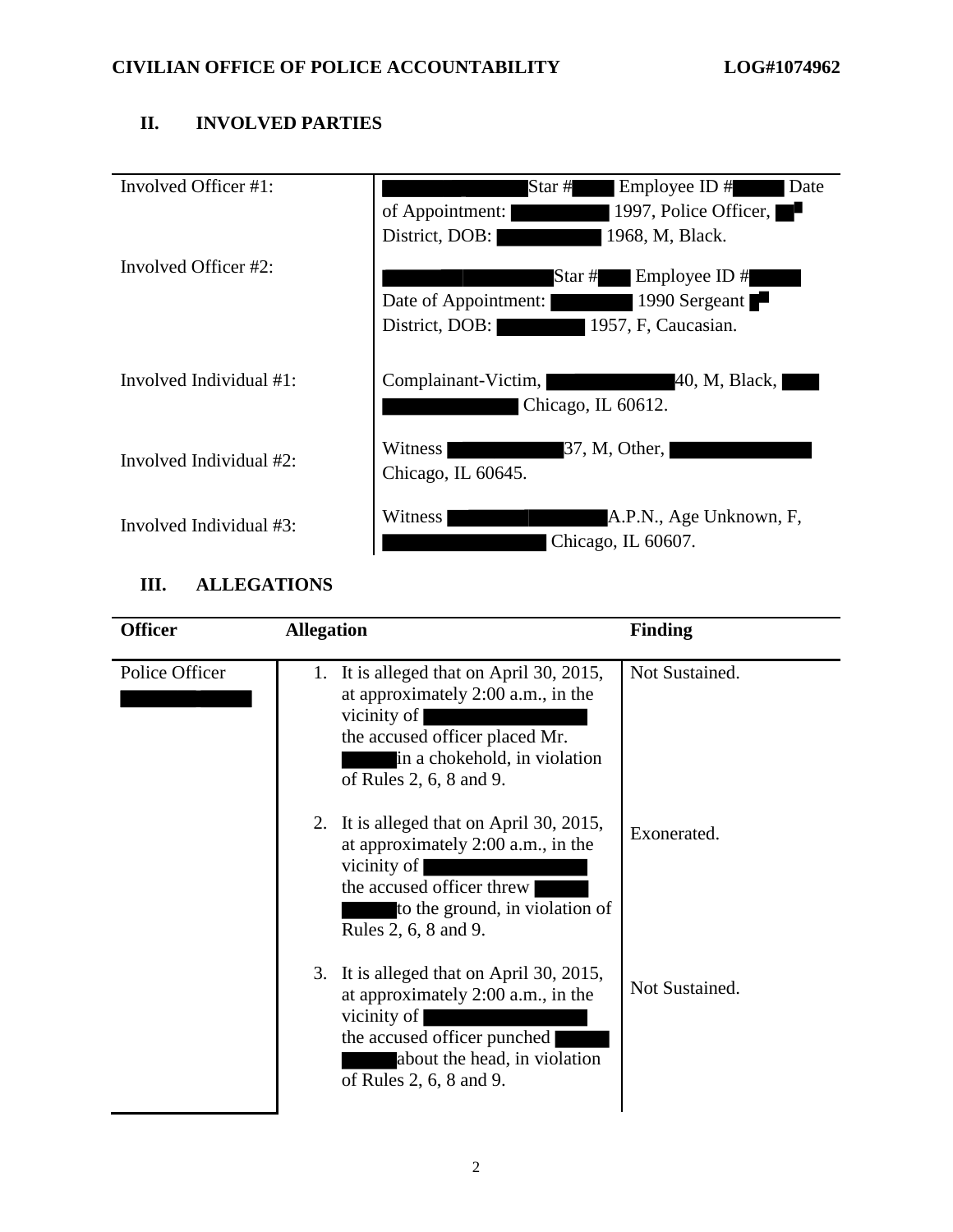| 4. It is alleged that on April 30, 2015,<br>at approximately 2:00 a.m., the<br>Not Sustained.<br>accused officer directed profanities<br>in that Officer<br>at<br>called him a<br>"Motherfucker," in violation of<br>Rules 2, 6, 8 and 9. |
|-------------------------------------------------------------------------------------------------------------------------------------------------------------------------------------------------------------------------------------------|
|-------------------------------------------------------------------------------------------------------------------------------------------------------------------------------------------------------------------------------------------|

# **IV. APPLICABLE RULES AND LAWS**

## **Rules**

Rule 2: Prohibits any action or conduct which impedes the Department's efforts to

achieve its policy and goals or brings discredit upon the Department.

Rule 6: Prohibits disobedience of an order or directive, whether written or oral.

Rule 8: Prohibits disrespect to or maltreatment of any person, while on or off duty.

Rule 9: Prohibits engaging in any unjustified verbal or physical altercation with any person, while on or off duty.

General Orders

# **G-03-02: Use of Force Guidelines (2015)<sup>4</sup>**

"[…]GENERAL INFORMATION Chapter 720, Article 5, Section 7-5, of the Illinois Compiled Statutes provides in part:

"A peace officer ... need not retreat or desist from efforts to make a lawful arrest because of resistance or threatened resistance to the arrest. He is justified in the use of any force which he reasonably believes to be necessary to effect the arrest and of any force which he reasonably believes to be necessary to defend himself or another from bodily harm while making the arrest." "III. DEPARTMENT POLICY

"A. When a Department member engages a member of the public, the member will do so in such a manner which affords that person the respect and dignity to which all persons are entitled. The use of excessive force or unwarranted physical force or unprofessional conduct by a Department member will not be tolerated under any circumstances, and all members will strictly adhere to the provisions of the Department directive entitled "Prohibition Regarding Racial Profiling and Other Bias Based Policing."

"B. Department members will use an amount of force reasonably necessary based on the totality of the circumstances to perform a lawful task, effect an arrest, overcome resistance, control a subject, or protect themselves or others from injury.

 $\overline{a}$ 

<sup>4</sup> *See* Attachment 58.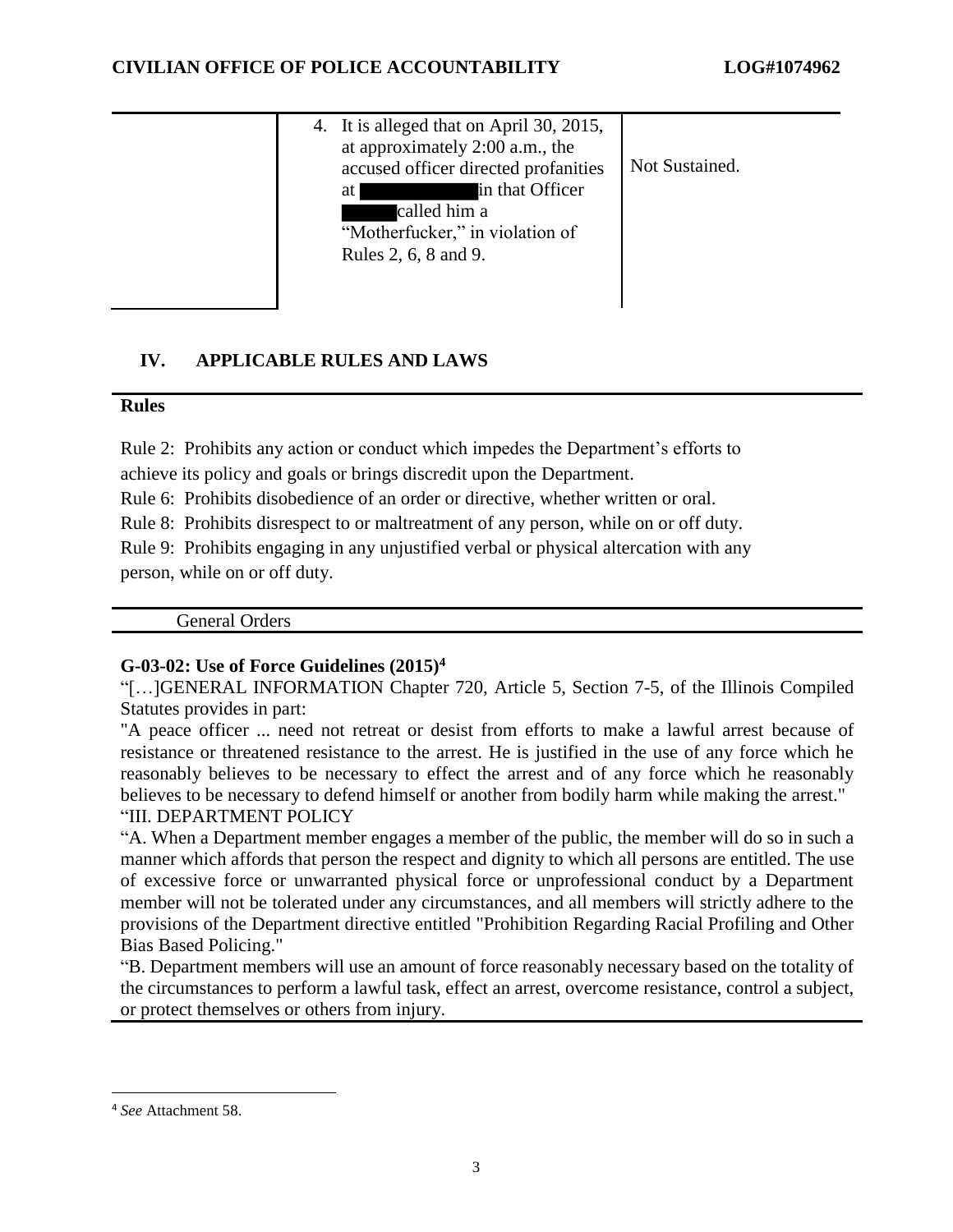"C. As set forth by the United States Supreme Court in Graham v. Connor, 490 U.S. 386 (1989), the central inquiry in every use of force is whether the amount of force used by the officer was objectively reasonable in light of the particular circumstances faced by the officer.

"1. Reasonableness is not capable of precise definition or mechanical application. Circumstances that may govern the reasonableness of using a particular force option include, but are not limited to:

"a. the severity of the crime at issue,

"b. whether the subject poses an immediate threat to the safety of officers or others,

"c. whether the subject is actively resisting arrest or attempting to evade arrest by flight.

"2. The reasonableness of a particular use of force will be judged under the totality of the circumstances viewed from the perspective of a reasonable officer on the scene.

"D. The Department has adopted a Use of Force Model in order to provide members guidance on the reasonableness of a particular response option[….]"

# **G03-02-01: Use of Force Model (2015)**

"[…] C. When force is applied a member will escalate or de-escalate to the amount of force which is reasonably necessary to overcome the subject's resistance and gain control.

"1. Members are not required to start at the lowest levels of the Use of Force Model; they will select the appropriate level of force based on the subject's actions.

"2. Members will modify their level of force in relation to the amount of resistance offered by the subject.

"a. As the subject offers less resistance, the member will lower the amount or type of force used.

"b. As the subject increases resistance, the member may increase the amount or type of force  $used[...."$ 

# **G-03-02-02: Force Options (2015)**

"B. Resister: a person who is uncooperative. Resisters are further subdivided into two categories: "[…]

"2. Active resister: a person whose actions attempt to create distance between that person and the member's reach with the intent to avoid physical control and/or defeat the arrest[....]

 $\lceil \dots \rceil$ 

"(a) Stunning. Stunning is diffused-pressure striking or slapping and is an attempt to increase control by disorienting the subject and interfering with the subject's ability to resist[….]"  $\lceil \dots \rceil$ 

"C.3(b) Chokeholds are only justified as use of deadly force.

"(b)(1) A chokehold is defined as applying direct pressure to a person's trachea (windpipe) or airway (the front of the neck) with the intention of reducing the intake of air.

"(2) Holding or control techniques involving contact with the neck, but which are not intended to reduce the intake of air, are not defined as chokeholds.

"(3) Under no circumstances will a member use a chokehold, or any lesser contact with the neck area to prevent the destruction of evidence by ingestion[….]"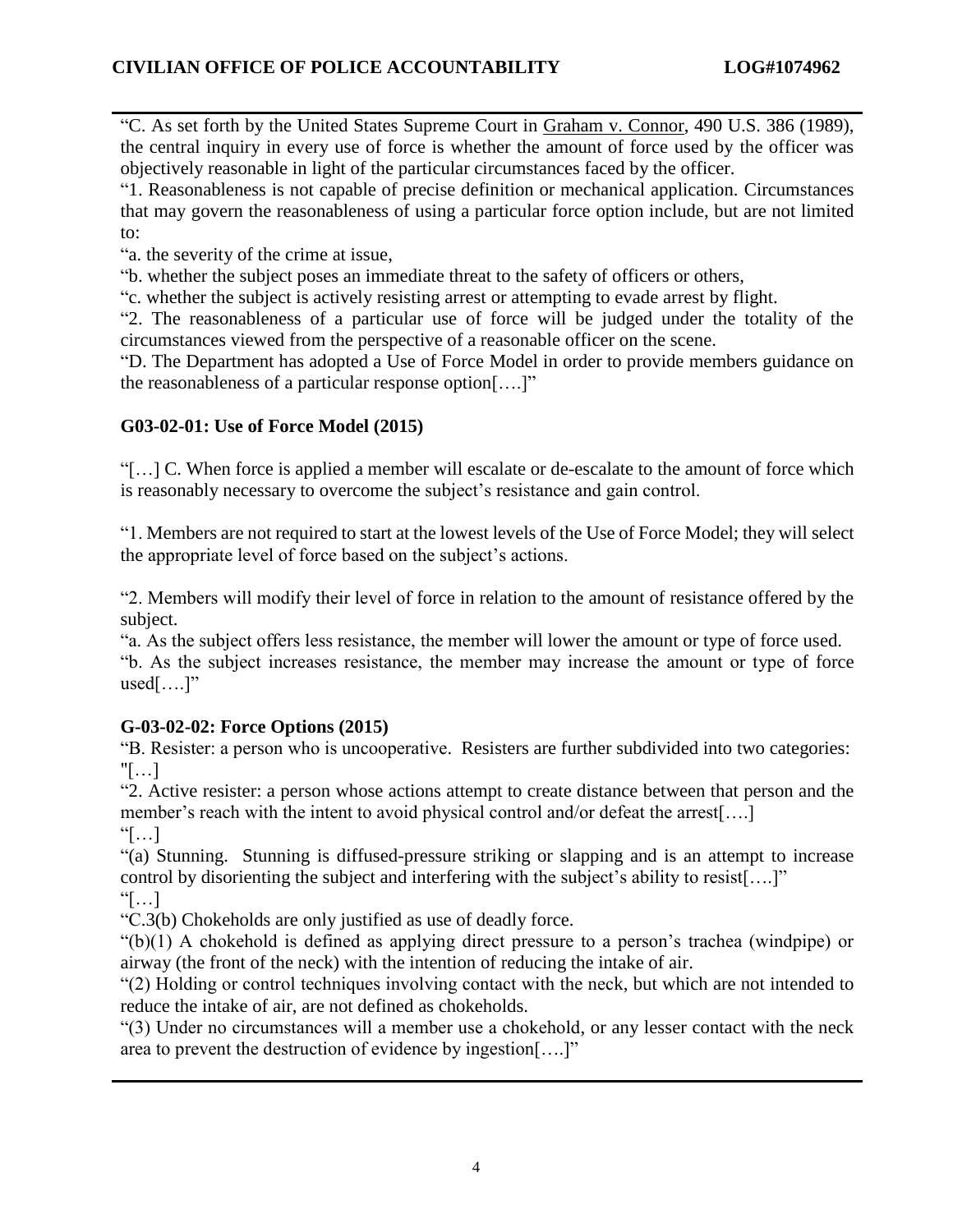### **V. INVESTIGATION**

### **a. Interviews**

#### **1. Complainant-Victim**

In an interview with IPRA on May 4, 2015,<sup>6</sup> Complainant-Victim **related** related that on or about April 30, 2015, at approximately 2:00 a.m., he was walking down the street, towards his home, when a male, black police officer, approximately 5'11"-6 ft. tall, drove up next to him and asked him to remove his hands from his pockets. "[…][W]hen I first came into contact with the police officer I was walking down the street going home. The police officer pulled up to me and asked me to take my hands out of my pocket. I asked him why and – you know, why was he stopping me. And he repeated to take my hands out of my pocket. And I repeated again, you know, 'Why, why are you stopping me?'<sup>"7</sup> The officer did not tell him to stop walking, however. The officer exited the squad car, walked behind him, and started choking him.<sup>8</sup> He then knocked Mr.  $\blacksquare$  to the ground and continued choking him with his left arm.<sup>10</sup> The officer then punched Mr.  $\blacksquare$  in the side of the head and called him a "motherfucker."<sup>11</sup> Shortly after being stopped by the first officer, other officers and paramedics arrived on scene.<sup>12</sup> Once the officers handcuffed him on the ground, he was lifted up and paramedics at the scene examined him for bleeding coming from behind his right ear. $13$ 

Mr. **Further related that he had been in a taxi cab immediately before the encounter** with police, and was coming home from a friend's house party. The taxi driver was "running up the fare" by taking a long route, and Mr. said he complained to the driver. The driver then told Mr. not to worry about the fare and so he exited the taxi without paying at or near <sup>14</sup> Mr. said he had last consumed alcohol at approximately 5 p.m. on April 29, 2015.

Mr. expressly denied resisting, flailing, pulling or moving away from officers, or pushing or striking officers.<sup>15</sup>

In addition to the cut behind his ear, Mr. related suffering bruises, cuts and a fractured left wrist. He stated he didn't know his wrist was fractured until he went to an urgent care facility the day after he was released from custody.<sup>16</sup> He related the fracture resulted when

 $11$  Id.

 $\overline{a}$ 

 $15$  Id. at pg. 15, ln. 4.

<sup>6</sup> Attachment 20.

<sup>7</sup> *See* Attachment 20, pp. 12-13.

<sup>&</sup>lt;sup>8</sup> <u>Id</u>. at pg. 7, ln. 14.

<sup>10</sup> Attachment 20 at pg. 7, ln. 16.

<sup>&</sup>lt;sup>12</sup> Id. at pg. 11, ln. 18.

<sup>13</sup> Id. at pg. 14, ln. 9.

 $14 \underline{Id}$ . at pg. 8, ln. 4.

<sup>16</sup> Id. at pg. 17, ln. 14.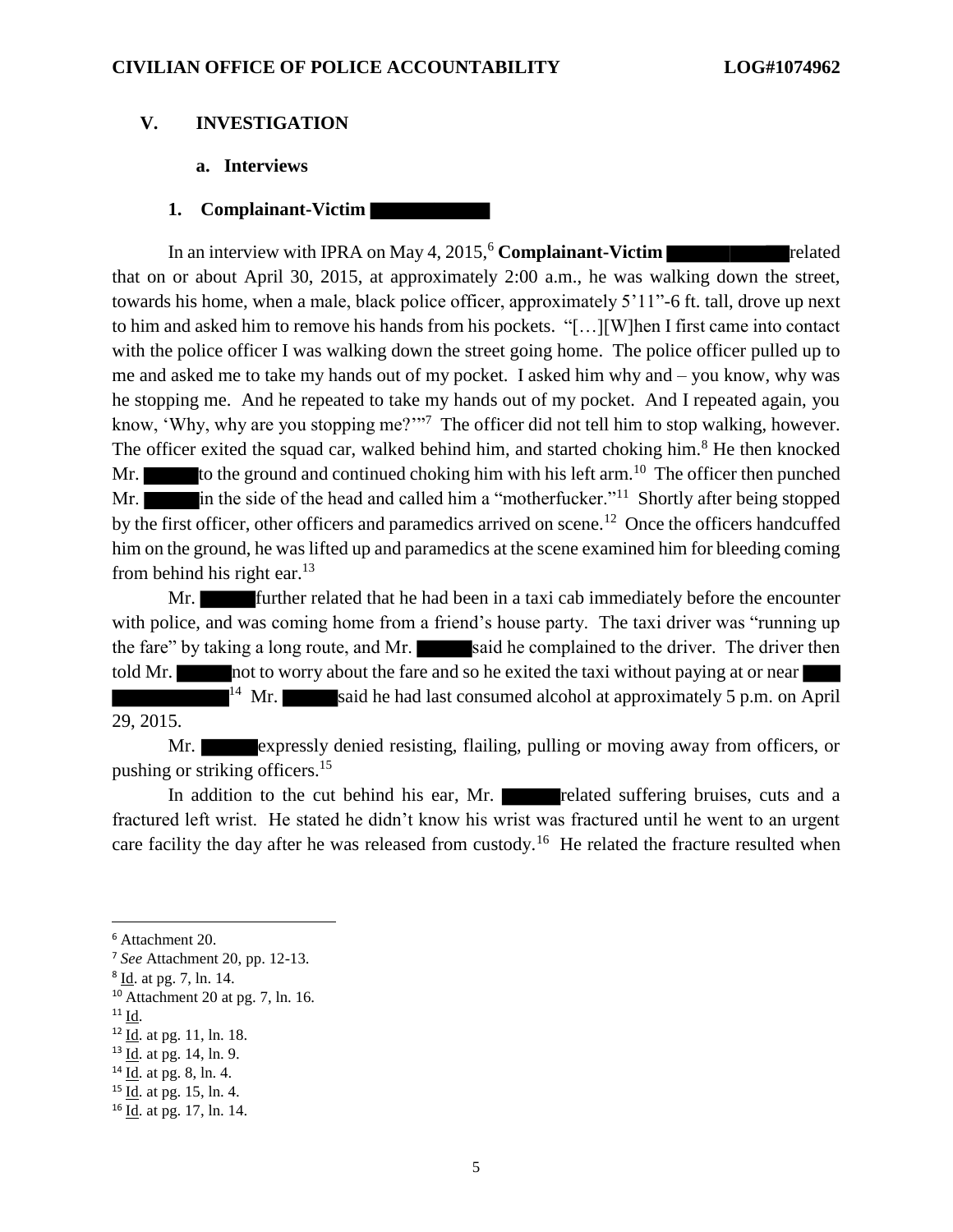the officer took him down and he [Mr. likely outstretched his arms, and the officer landed with his weight on Mr.  $\blacksquare$  back.<sup>17</sup>

### **2. Witness**

In an interview with IPRA on January 20,  $2017$ , <sup>18</sup> Witness **The Integral Structures related that on** or about April 30, 2015, at approximately 2:00 a.m., he was working as a cab driver and driving his vehicle. He picked up an individual, now identified as **at at or about N. Clark St.** at W. Grace Ave. The passenger, Mr. asked to be driven to N. Leavitt St. and W. Washington Blvd. During the ride, Mr. ""was pretty aggressive. And trying to hit [the] car like he [was] kinda drunk. But [at] Madison and Racine he got outta' [the taxi]." Mr. related he could smell alcohol on Mr.  $\Box$  and believed he was drunk.<sup>21</sup>

Mr. The related Mr. Thad repeatedly complained the route taken was wrong and continued kicking the taxi interior to the point Mr. told him to stop. Mr. unexpectedly exited the vehicle at N. Racine Ave. and W. Madison St., while the taxi was waiting at a light. Mr. slammed the door and walked away towards a bank parking lot. He did not pay the fare.

Mr. then flagged down a police officer [Officer near the bank parking lot, told him what occurred and described Mr. Mr. Mr. then watched the officer drive around and locate Mr.  $\blacksquare$  He observed the officer ask Mr.  $\blacksquare$  to stop but he would not.<sup>24</sup> The officer then exited and told Mr.  $\blacksquare$  he had to pay the taxi fare.<sup>25</sup> Mr. however, spoke to the officer, became aggressive and then pushed him. The officer then grabbed Mr. and called for backup using a phone or radio.<sup>27</sup> He then twisted Mr. **a**rm backwards and put him down onto the ground.<sup>28</sup> Approximately 10 officers later arrived while Mr. was still detained on the ground.<sup>29</sup> Mr. heard Mr. tell officers he did not do anything [wrong]. Mr. related seeing the responding officers lift Mr. up and put him into a squad car, but he was unaware where they eventually took him.<sup>30</sup>

#### **3. Accused Police Officer**

In an interview with IPRA on September 21, 2015, <sup>31</sup> **Police Officer**  related that on or about April 30, 2015, at approximately 2:00 a.m., he was on duty and patrolling

- $26$  <u>Id</u>. at pg. 6, ln. 26.
- <sup>27</sup> Id. at pg. 7, ln. 19.

<sup>17</sup> Id. at pg. 18, ln. 8.

<sup>18</sup> Attachment 42.

 $^{21}$  <u>Id</u>. at pg. 3, ln. 15.

 $24$  <u>Id</u>. at pg. 5, ln. 30.

 $25$  Id. at pg. 6, ln. 12.

<sup>28</sup> Id. at pg. 7, ln. 31.

 $29$  <u>Id</u>. at pg. 8, ln. 17.

<sup>30</sup> Id. at pg. 10, ln. 17.

<sup>&</sup>lt;sup>31</sup> Attachment 40.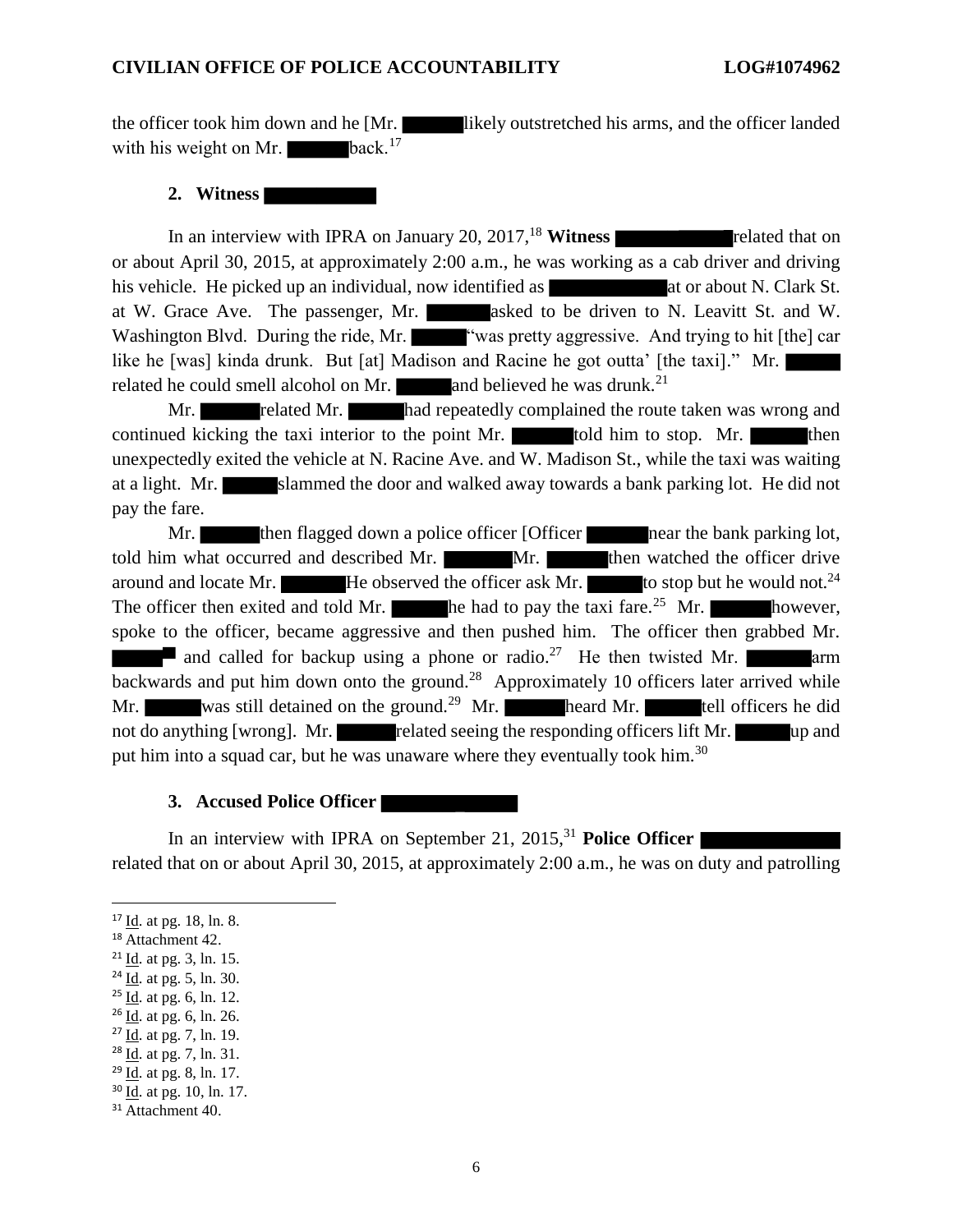beat **the studies**, alone, in his squad vehicle. A cab driver on Madison St. flagged him down and told him that a "guy jumped out of his cab without paying. And ran into the bank area."<sup>33</sup> He told the cab driver someone was assigned to the job, but that he would drive through the parking lot to help try and locate the suspect.

Officer drove through the parking lot and adjacent areas, and eventually spotted a man matching the suspect's description walking westbound on Madison St., now known as Mr. Officer asked Mr. to come to the car but he would not cooperate and instead replied words to the effect of: "why the fuck you bothering me. I didn't do nothing"<sup>35</sup> When Mr. continued walking away, Officer exited the vehicle and approached him. He asked Mr. to remove his hands from his pockets several times, but he refused.<sup>36</sup> His eyes were glassy, his speech slurred, and he appeared intoxicated and angry.<sup>37</sup> When asked, Mr. denied being in the taxi, and denied not paying the fare.<sup>38</sup> The situation escalated and Officer asked Mr. to put his hands behind his back – which he refused.<sup>39</sup>

Officer initiated an emergency takedown and called for assistance, attempting to handcuff Mr. **He could not handcuff Mr.** however, because Mr. **held his** held his hands underneath his body, on the ground.<sup>40</sup> Only once Sergeant **Officer Officer** and another officer arrived, could they successfully handcuff Mr. <sup>41</sup>

Officer did not recall Mr. complain of injury until he was already in a District holding cell, at which time he stated his wrists hurt because the handcuffs were tight. Officer did not otherwise remember calling or seeing EMTs assist at the scene or thereafter, and did not recall seeing any blood or obvious injury to Mr.  $\blacksquare$  at the scene. Officer related he himself did not offer Mr.  $\blacksquare$  any medical assistance.<sup>44</sup> When Mr.  $\blacksquare$  said his wrists hurt because of the handcuffs, Officer related he told him: "You don't have no cuffs on ya at this point." 45

Officer completed a TRR and documented he used force because Mr. abating arrest. He related in his statement he did not use a chokehold<sup>47</sup> nor recalled placing an arm around Mr. **neck** during the incident.<sup>48</sup> He admitted to using an open hand strike which may or may not have landed on the head, but did so only after Mr. **Figure** refused to release his

<sup>33</sup> Id. at pg. 5, ln. 17.

- <sup>35</sup> Id. at pg. 7, ln. 9.
- <sup>36</sup> Id. at pg. 7, ln. 27.
- $37$  <u>Id</u>. at pg. 8, ln. 4.
- <sup>38</sup> Id. at pg. 9, ln. 18.
- <sup>39</sup> Id. at pg. 9, ln. 28.
- $40$  <u>Id</u>. at pg. 11, ln. 7.
- <sup>41</sup> Id. at pg. 12, ln. 16.
- $44$  Id. at pg. 15, ln. 26.
- $45$  <u>Id</u>. at pg. 21, ln. 7.
- <sup>47</sup> Id. at pg. 21, ln. 11.

<sup>48</sup> Id. at pg. 17, ln. 31.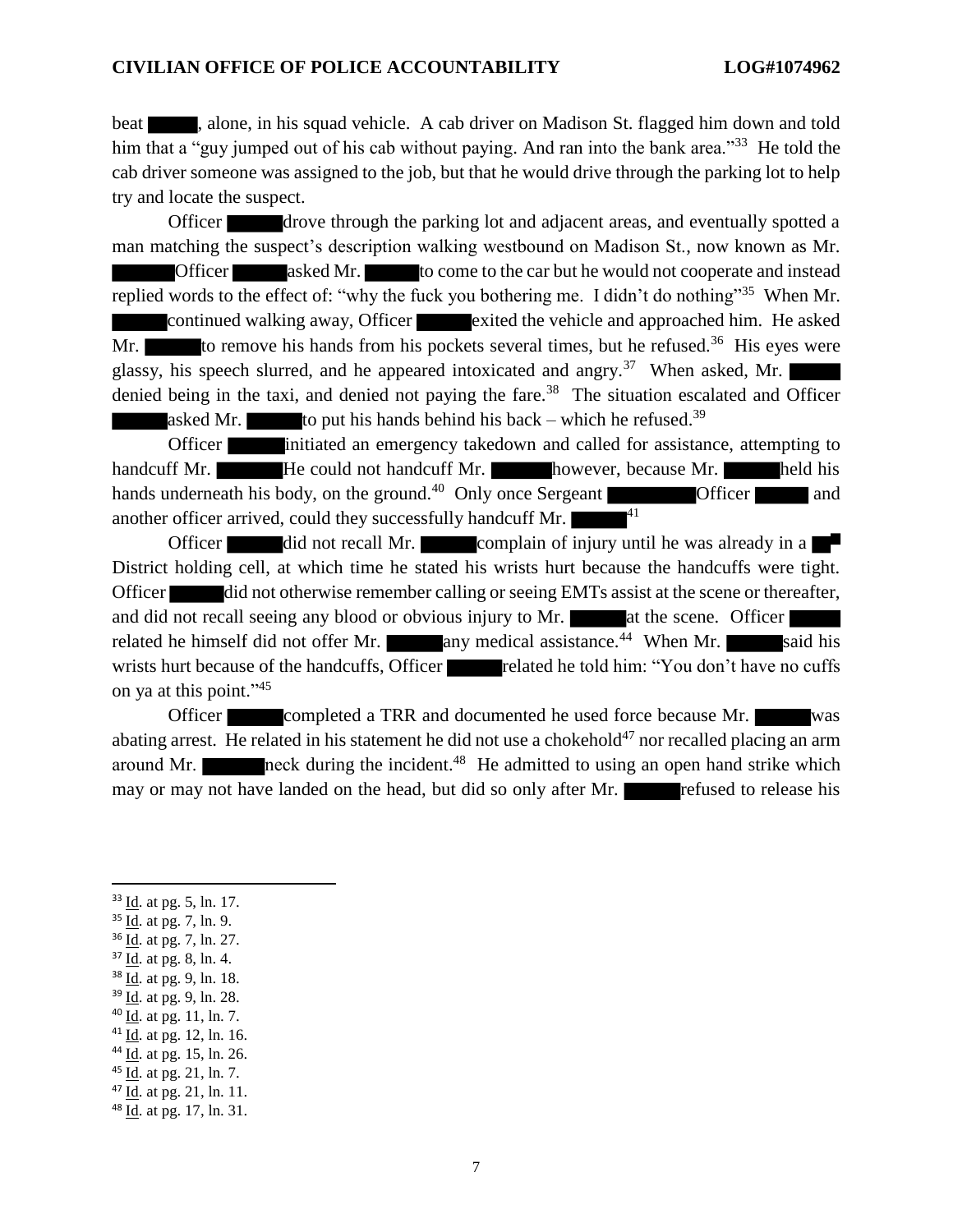arms.<sup>49</sup> He also admitted having possibly used profanities during the incident. He denied directing any such profanities towards Mr.  $\blacksquare$  however.<sup>50</sup>

**4. Witness Sergeant** 

In a November 1, 2015, signed, written response to IPRA, **Witness Sergeant**  proffered the following relevant information in a written report.<sup>51</sup>

Sergeant **responded to a call for assistance by Officer** that a suspect in a theft case, now known as **refused to comply [with officer** demands] and was walking away. The offender had been positively identified by the victim, a cab driver.

Sergeant did not observe the initial contact with Mr. but she did observe Mr. resist, and saw Officer then initiate a takedown and administer open-hand strikes. She did not see exactly where the blows landed, but she opined the actions were all consistent with the Department's then-current Use of Force Model.

Officer never placed Mr. in a "chokehold" and Sergeant did not hear him call Mr. **a** "motherfucker".

Sergeant assisted handcuffing Mr. on the ground, and she did not observe any injuries to him, nor did he complain to her of injury.

Sergeant opined the actions of Officer were within Department guidelines, because Mr. was an active resister, and Officer actions prevented the situation from escalating to the point where greater injury to Mr.  $\overline{\phantom{a}}$  or Officer could have resulted.

**5. Witness APN** 

During a May 3, 2015 scene canvass, neighborhood resident related to IPRA investigators that she witnessed a man (now known to be Mr. apparently mentally ill or under the influence, screaming at police outside her home on the date and time at issue, and that the man's hostility made her concerned for the officers' safety. She also stated the officers did not curse at or touch him. She related she returned inside her home prior to the man being handcuffed or arrested, and did not witness any officer misconduct during the incident, or thereafter.

## **b. Deposition Testimony**<sup>52</sup>

In a January 25, 2017 deposition taken incident to  $16 \text{ CV}$  Mr. testified that at approximately 5:00 p.m. the night of the incident, he consumed one alcoholic drink at a male friend's residence.<sup>53</sup> He thereafter went home, and subsequently visited a female friend,

<sup>&</sup>lt;sup>49</sup> Id. at pg. 18, ln. 7.

<sup>50</sup> Id. at pg. 18, ln. 17.

<sup>51</sup> *See* Attachment 36.

<sup>52</sup> Attachment 54.

<sup>53</sup> Id. pg. 22.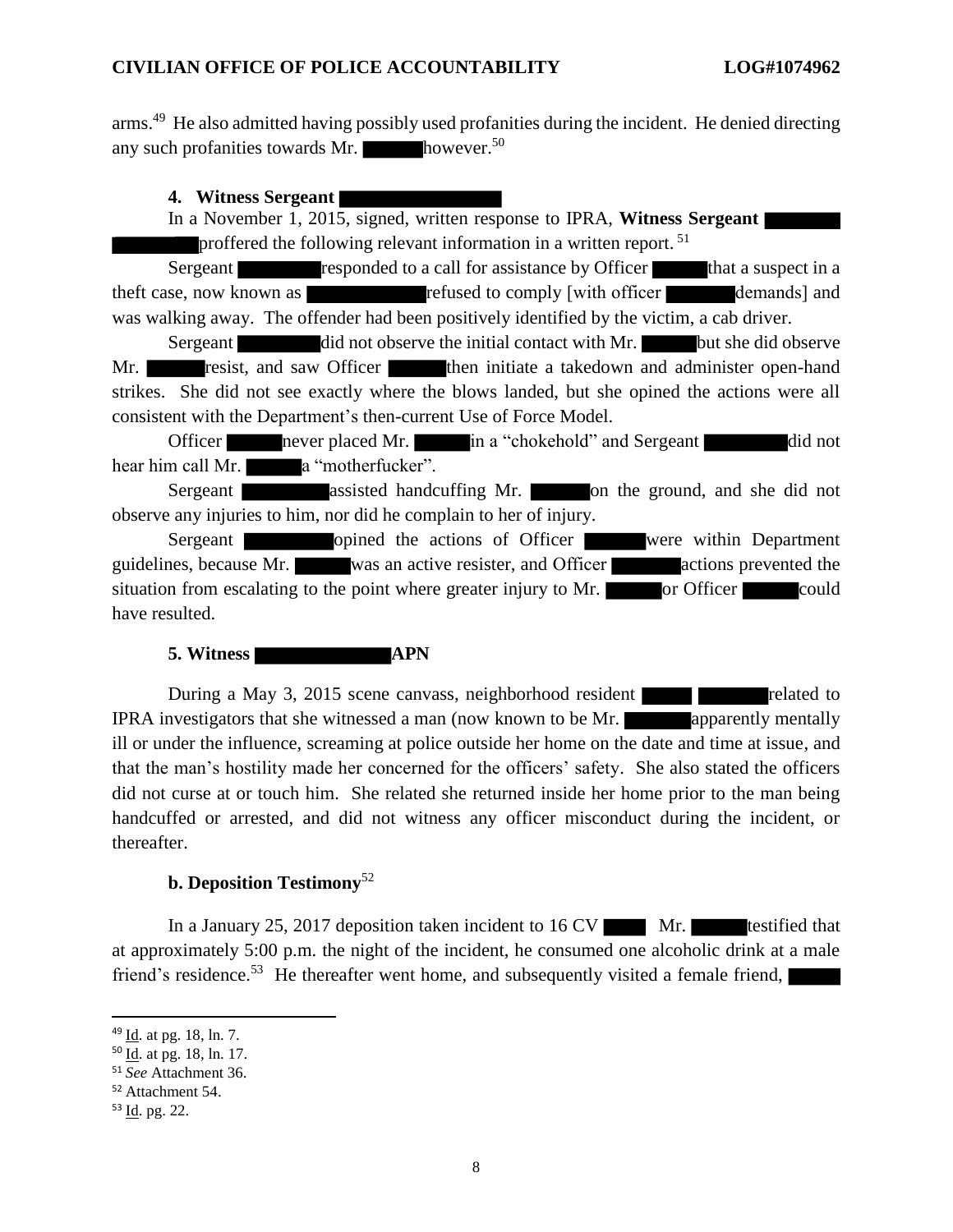in Wrigleyville.<sup>54</sup> After departing Ms. residence, he took a taxi home, but exited the cab near Madison St., because the driver had "[run] up the fare."<sup>55</sup> Mr. testified that after he complained about the fare, the driver told Mr. it was fine if he left the cab without paying. After exiting the taxi, he walked westbound down Madison St. at Racine St., when he was confronted by a CPD officer driving an SUV. Mr. stated the officer demanded to see his hands, that [Mr. asked what he had done, and then walked away. Immediately after, a male, black officer exited a CPD squad vehicle and "assaulted" Mr.  $\blacksquare$ <sup>58</sup> The officer followed him down Madison St., and then grabbed him from behind with his arm around Mr. neck/throat, took him to the ground, and began striking him on the head.<sup>59</sup> Mr. told the officer he was not resisting, however the officer kept striking him, and called him a "motherfucker."<sup>60</sup> Mr. was then handcuffed and arrested.<sup>61</sup> Mr. admitted he did not remember parts of the incident, because it occurred two years prior and because he did not wish to recall the incident's unpleasant details.<sup>62</sup> Mr. **a**dmitted that while still laying on the ground, before placing his hands behind his back to be handcuffed, he instead reached for a mobile phone in his front pocket – which the officer then knocked away.<sup>63</sup> After being pulled up, other officers and an ambulance were present, and paramedics thereafter treated a cut behind Mr. right ear. He was then taken to the police station in a squad vehicle.<sup>64</sup> After later being processed and placed in a lockup cell, Mr. recalled telling officers his left arm felt broken and he needed medical attention.<sup>65</sup> He then told officers to cancel the request for medical care, because he wanted to be released from custody as soon as possible, and not have to wait for a medical transport.<sup>66</sup> Mr. recalled being released that afternoon, that he visited his son's school, and then went home. He then traveled to Stroger Hospital's ER, but left because the ER wait was too long. He went home, and the following day traveled to a  $UIC<sup>69</sup>$  ambulatory clinic where he was examined and diagnosed with a broken left wrist.<sup>70</sup> He was subsequently seen that week by an orthopedist at UIC Hospital, and underwent corrective surgery at UIC in May 2015. Mr. admitted he was prescribed post-operative physical therapy, but he did not take it because he had difficulty making an appointment. His wrist has lost strength since the incident, and he experiences aches and pains. Eventually, the criminal charges against him were dropped.<sup>73</sup>

<sup>55</sup> Id. pg. 27.

 $\overline{a}$ 

- <sup>58</sup> Id. pg 37.
- <sup>59</sup> Id. pgs. 39-40.
- $60$  <u>Id</u>. pg. 41.
- $61$  Id. pg. 42.
- $62$  Id. pg. 44.
- $63$   $\underline{Id}$ . pg. 46-47.
- <sup>64</sup> Id. pg. 50-52.
- <sup>65</sup> Id. pg. 56.
- <sup>66</sup> Id. pg. 57.
- <sup>69</sup> University of Illinois Hospital & Health Sciences System.
- <sup>70</sup> Attachment 54, pg. 67-68.
- $73$   $\underline{Id}$ . pg. 80.

<sup>&</sup>lt;sup>54</sup> Id. pg. 24. Mr. could not recall any address or contact information for any witnesses named, including his female friend,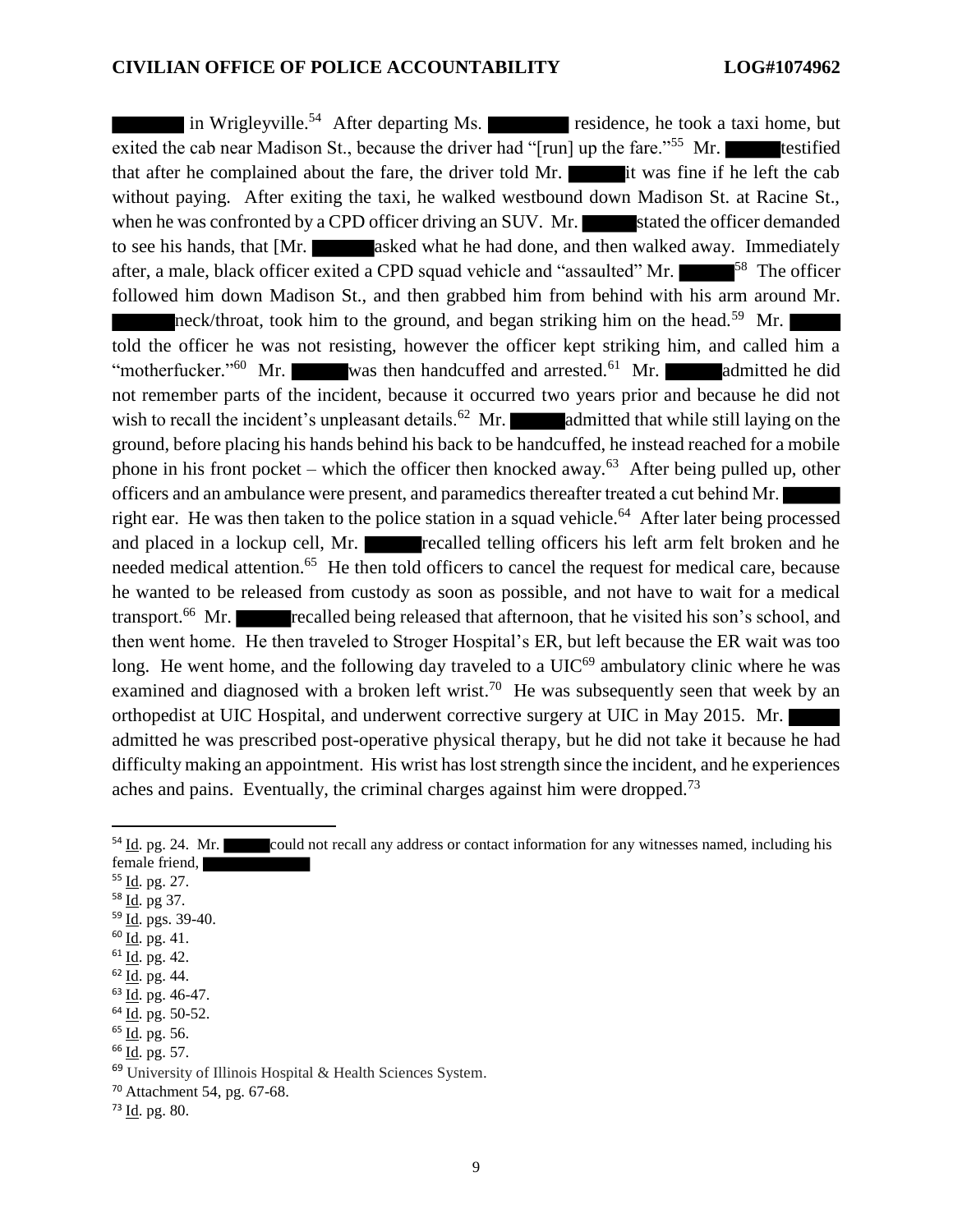#### **c. Digital Evidence**

In-car camera ("ICC") and Body-worn camera ("BWC") video were not recovered for this incident. Area surveillance camera footage was also not recovered.<sup>74</sup>

### **d. Documentary Evidence**

### **Department Reports and Records**

The **OEMC Event Query and Unit Query (# )** <sup>75</sup> documented that on April 30, 2015, a mobile number phoned 911 to report a dispute with a Flash Taxi customer who refused to pay his fare.

The **OEMC Event Query and Unit Query (# )**<sup>76</sup> additionally documented that the suspect jumped out of the cab near 1240 W. Madison St. at Elizabeth Ave., and subsequently refused CFD medical assistance at the scene.

A **Tactical Response Report**<sup>77</sup> completed April 30, 2015, documented Officer used force against subject  $\blacksquare$  on the date and time(s) at issue. The TRR classified Mr. as an active resister because he pulled away, stiffened his body and did not follow verbal directions. An emergency takedown and handcuffing was employed, as were open-hand strikes, member presence, verbal commands and wristlocks. The TRR documented Mr. was intoxicated, not armed, not injured and/or did not report being injured.

The **Original Case Incident Report**<sup>78</sup> documented cab driver flagged down a CPD officer to report a passenger exited his cab without paying. The responding officer observed and stopped a subject matching the description provided by the cab driver, and questioned him. The subject refused to remove his hands from his pockets and refused to stop. The offender pulled away and put both hands above his head at which point the officer performed an emergency takedown. The subject continued to lock his arms and wrists and could only be handcuffed once Sergeant and other officers arrived to assist. The report documented the subject refused medical care at the scene from [CFD] ambulance #28.

The **Arrest Report**<sup>79</sup> documented that was arrested on April 30, 2015, and charged with disorderly conduct, theft of services, and resisting arrest, following his alleged

<sup>74</sup> *See also* Attachment 39.

<sup>75</sup> Attachment 17.

<sup>76</sup> Attachment 18.

<sup>77</sup> Attachment 15.

<sup>78</sup> Attachment 16.

<sup>79</sup> Attachment 14.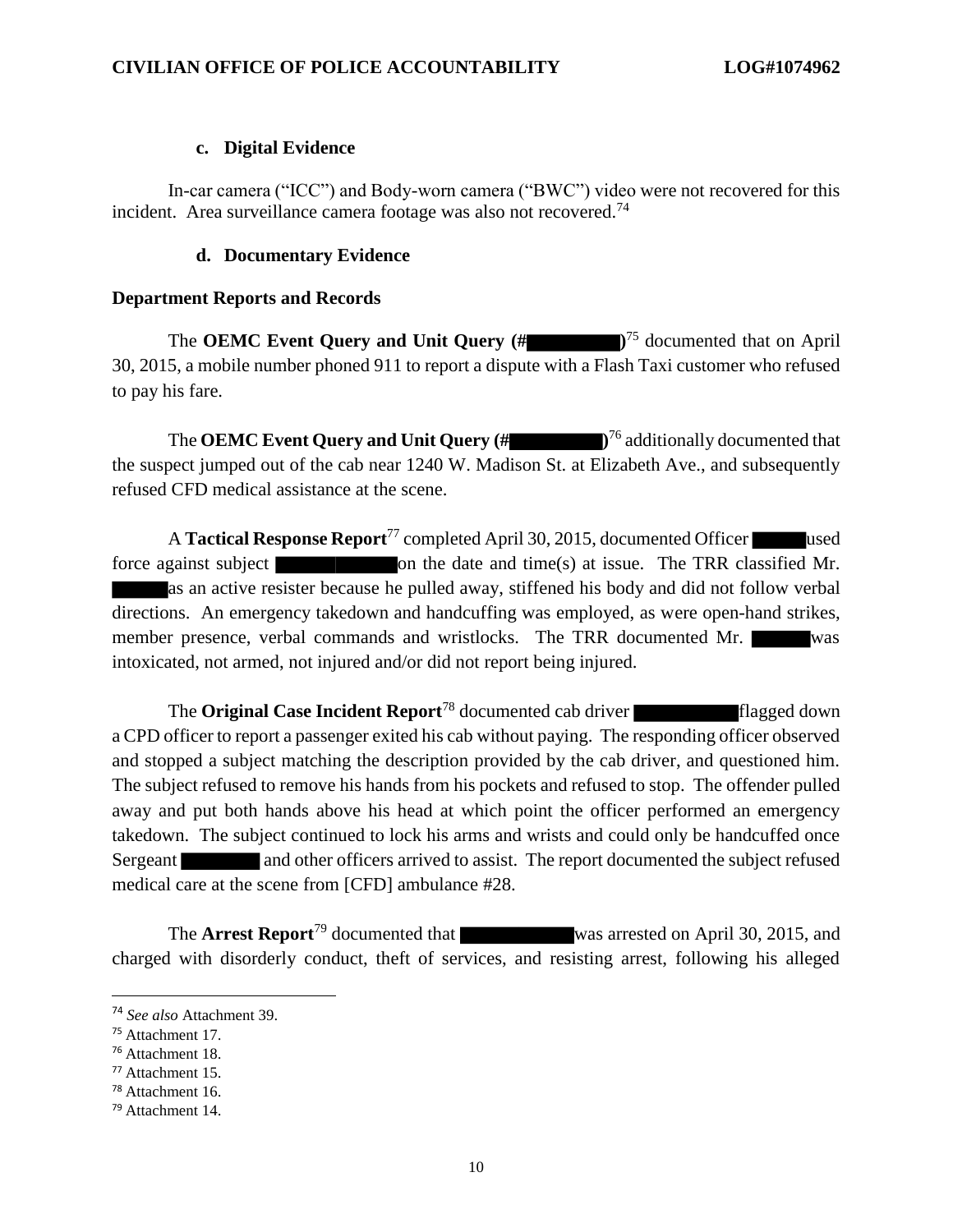fleeing a taxi cab without paying. The report documented Mr. **Figure** refused to obey a police order(s) to stop, make his hands visible, and that he maneuvered his body to resist attempts to handcuff and arrest him. The report documented that the lockup keeper observed "obvious pain or injury" upon arrival and that "Subject stated that his left hand is injured but refused medical aid before entering lockup." The report documented Mr. was received in the central male lockup at 7:20 a.m. and was released on a \$1,500 recognizance bond at 12:45 p.m.

The **CFD EMS Emergency Event Request Incident Record**<sup>80</sup> documented an ambulance was dispatched to 1240 W. Madison St., at or about 2:05:58 a.m. on April 30, 2015. The record documented that no EMS aid was needed and/or the patient refused care. The record further documented the individual had jumped from a taxi and was injured, and was also under arrest and being transported per CPD.

**Evidence Technician Photographs**<sup>81</sup> taken by Officer on May 4, 2015, depicted approximately 30 images of  $\blacksquare$  body, including his head, chest, and arm(s), and multiple areas of what appear to be lacerations, bruises, and areas of redness or discoloration. A bandaged left arm is also clearly visible in the photographs. A scab behind his ear appeared to document an abrasion/laceration in the process of healing. His forehead also displayed red marks of possible abraded/healing skin.

A **civil complaint<sup>82</sup>** filed in 16 CV pleaded three counts against the City of Chicago including claims of excessive force against by Officer failure to intervene by Sergeant and malicious prosecution by Officer The civil case was voluntarily dismissed pursuant to a monetary settlement of \$100,000, on or about July 27, 2017.<sup>83</sup>

The related **criminal docket** entered in case  $\frac{84}{4}$  documented that Mr. was charged with disorderly conduct, theft of services, and resisting an officer. The case was dismissed with leave to reinstate on July 23, 2015.

## **e. Physical Evidence**

### **1. Medical Records**

Relevant medical records were obtained by IPRA from the University of Illinois Hospital & Health Sciences System ("UIH").<sup>85</sup> On May 1, 2015, UIH Mile Square Urgent Care clinic notes

l

<sup>80</sup> Attachment 22.

<sup>81</sup> Attachment 24.

<sup>82</sup> Attachment 53.

<sup>83</sup> *See* Attachments 52 and 57.

<sup>&</sup>lt;sup>84</sup> Attachment 60.

<sup>&</sup>lt;sup>85</sup> Attachment 23.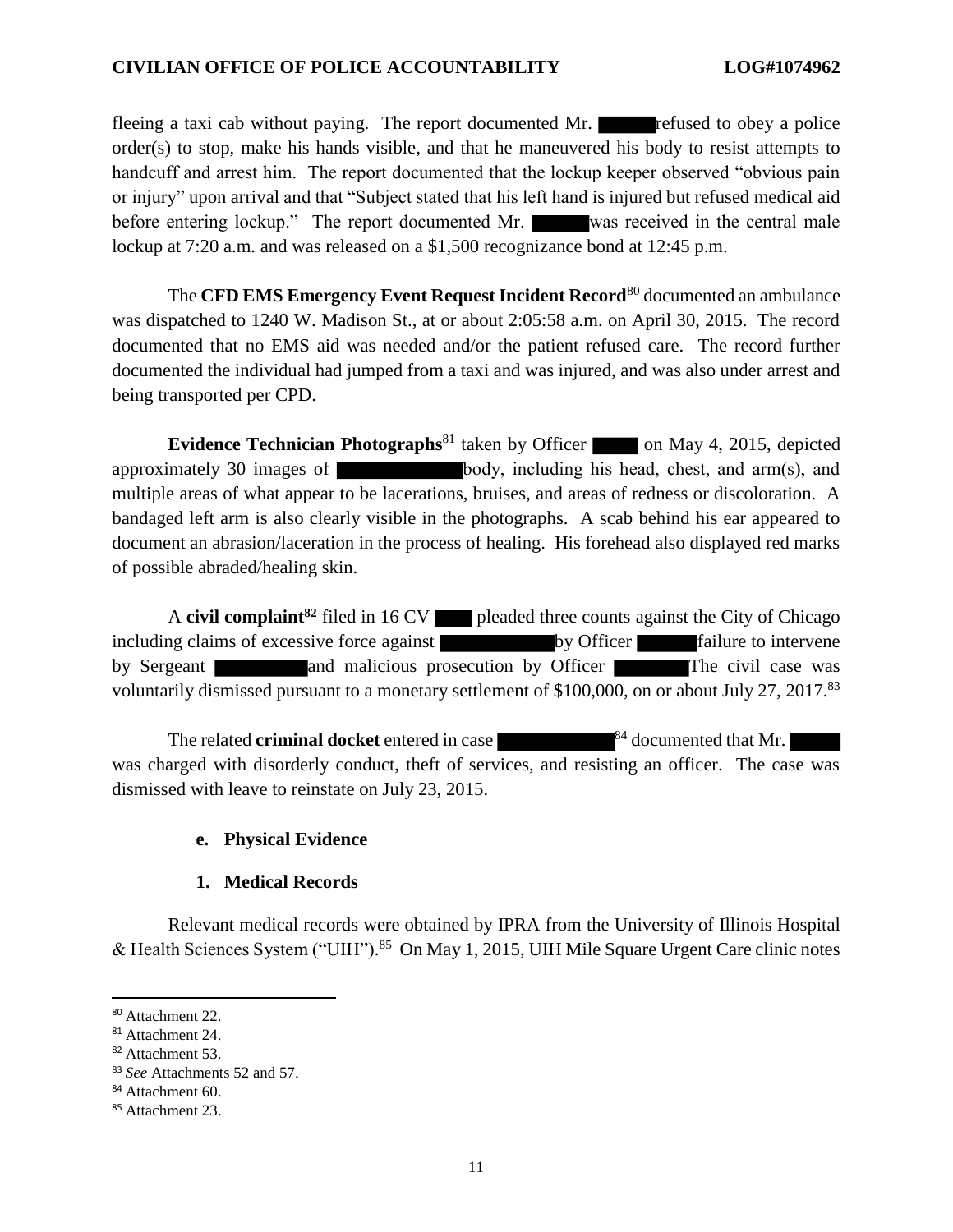documented was examined and complained of pain and swelling in the left wrist. He related he was incarcerated on  $[April 30<sup>th</sup>]$  and a police officer fell on his wrist, and he thereafter developed pain, swelling and decreased range of motion in the left wrist and fingers.<sup>86</sup> The medical records noted Mr. was not in acute distress and all other systems besides the left arm were negative -- including the neck, which was supple and without tenderness. Abrasions on the left elbow and face were noted as having been sustained during the arrest. $87$  Radiographs of the left arm revealed a fracture of the left wrist; he underwent surgery on May 7, 2015 to repair his wrist.<sup>89</sup>

## **VI. LEGAL STANDARD**

For each Allegation COPA must make one of the following findings:

- 1. Sustained where it is determined the allegation is supported by a preponderance of the evidence;
- 2. Not Sustained where it is determined there is insufficient evidence to prove the allegations by a preponderance of the evidence;
- 3. Unfounded where it is determined by clear and convincing evidence that an allegation is false or not factual; or
- 4. Exonerated where it is determined by clear and convincing evidence that the conduct described in the allegation occurred, but it is lawful and proper.

A **preponderance of evidence** can be described as evidence indicating that it is **more likely than not** that the conduct occurred and violated Department policy. *See Avery v. State Farm Mutual Automobile Insurance Co.*, 216 Ill. 2d 100, 191 (2005), (a proposition is proved by a preponderance of the evidence when it has found to be more probably true than not). If the evidence gathered in an investigation establishes that it is more likely that the misconduct occurred, even if by a narrow margin, then the preponderance of the evidence standard is met.

**Clear and convincing evidence** is a higher standard than a preponderance of the evidence but lower than the "beyond-a-reasonable doubt" standard required to convict a person of a criminal offense. *See e.g.*, *People v. Coan*, 2016 IL App (2d) 151036 (2016). Clear and Convincing can be defined as a "degree of proof, which, considering all the evidence in the case, produces the firm and abiding belief that it is highly probable that the proposition . . . is true." *Id*. at ¶ 28.

 $\overline{a}$  $86$  Attachment 29,  $5/1/15$ ,  $3:50$  p.m. exam note, M.D.

<sup>87</sup> Id.

<sup>&</sup>lt;sup>89</sup> Id. *See* 5/7/15 operative report, M.D.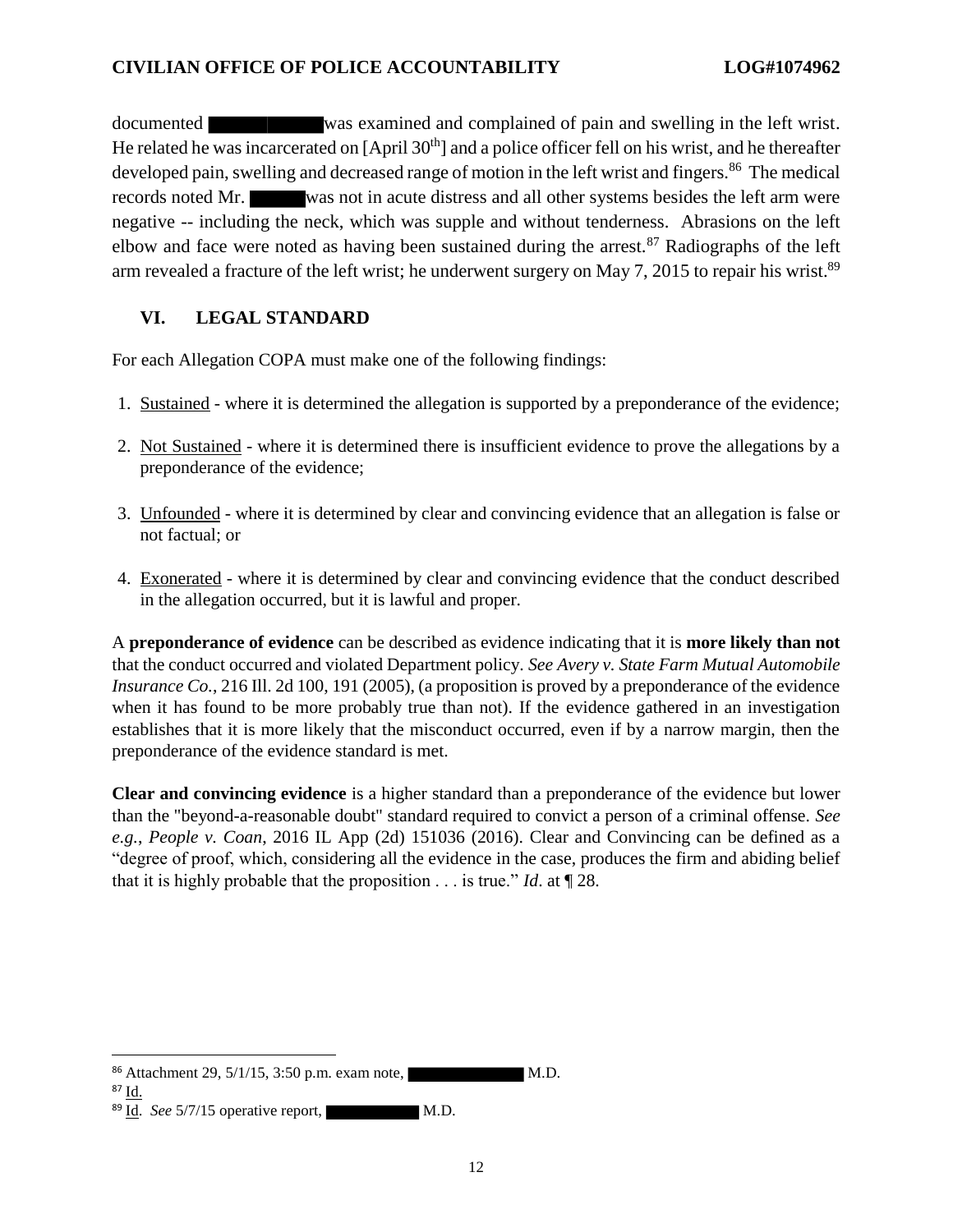### **VII. ANALYSIS**

Mr. **credibility is notably diminished in this case, and in relation to each of the** allegations made. The weight of objective evidence in this case shows multiple alleged factual claims did not occur, or did not occur as was alleged, thus collectively diminishing Mr. credibility *in toto.*

To wit: Mr. claim he only consumed one alcoholic drink, hours before the incident, was directly contravened by third-party witness Ms. **All assertion he appeared to be drunk** or mentally ill immediately before his arrest, and by Mr. similar claim that Mr. was intoxicated inside his taxi. Likewise, Mr. deposition testimony that Officer did not tell him to stop walking away before arresting him was directly controverted by Mr. own sworn IPRA statement that he asked officer  $-$  twice – why the officer was stopping him. Similarly, Officer Ms. and Mr. describe that Mr. was aggressive and resisting Officer prior to the emergency takedown. In contrast, Mr. reported that Officer **approached him and immediately took him to the ground with an arm** around his neck. The foregoing material, factual discrepancies vitiate Mr. credibility and lend greater weight to Officer and Sergeant descriptions of events.

### **1. Police Officer**

 $\overline{\phantom{a}}$ 

COPA finds **Allegation #1** that on the date and time alleged, **Police Officer** while on duty, placed in a chokehold, without due justification, at or near Chicago, Illinois is **NOT SUSTAINED**.

Mr. **alleged in his sworn IPRA statement and civil complaint that while peaceably** walking on the public way, minding his own business and while not intoxicated, he was stopped by officer and forcibly, unjustifiably detained -- including being punched in the head and forcibly, injuriously grabbed by the neck -- or, per his corresponding civil complaint, being placed in a "chokehold." Officer denied using a chokehold on Mr. and did not recall placing his arm on Mr. **neck.** Neither Sergeant **nor Mr.** reported that Officer used a chokehold on Mr.

The preponderance of objective, physical evidence recovered in this case, however, is, at best, unclear as to whether any intentional "chokehold" was employed against Mr. alone any officer contact with his throat. To wit: The recovered ET photos showed two or more small areas of redness and laceration on the front of the lower collarbone area. The etiology of the marks is facially unclear. Such marks could potentially be consistent with a chokehold or attempted chokehold, but absent additional objective evidence, do not prove so by even a preponderance. Were a chokehold employed, the neck and other areas *above* the collarbone would reasonably show some indicia of trauma.<sup>92</sup> They did not. Most critically for COPA's purposes of

<sup>92</sup> As would other, sub-dermal structures, including the larynx, hyoid bone, other neck structures, or other systems including the lungs, eyes, and brain. Neurological and psychiatric findings consistent with hypoxemia and loss of consciousness would also be present.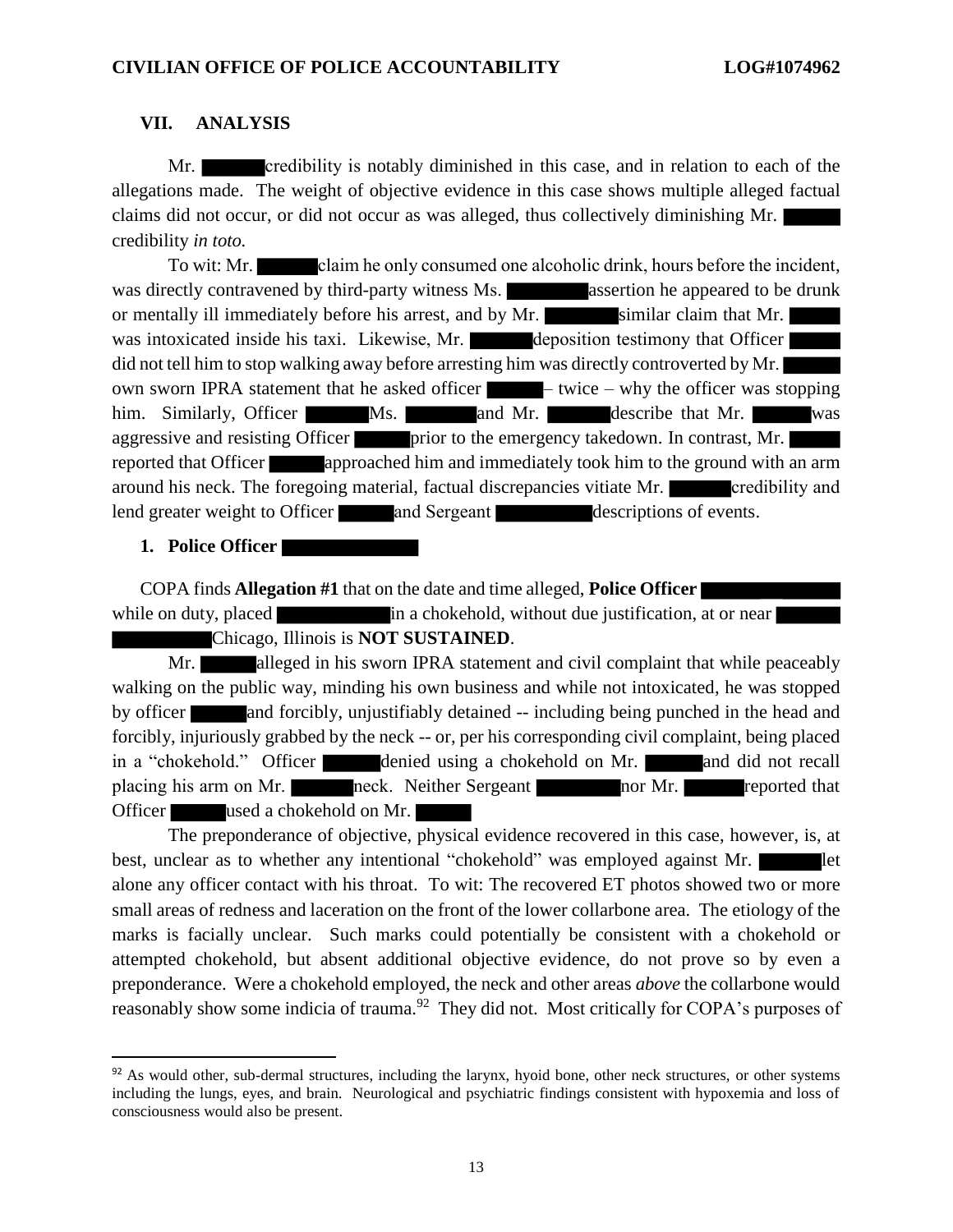review, the proffered medical records did not document *any* patient complaints of, or symptoms or sequelae of strangulation resulting from suffering a chokehold or like throat trauma. Exam results were equally negative in this respect.

Here, the totality of the foregoing objective, physical evidence is thus insufficient to sustain or unfound the allegation of officer use of a chokehold or application of other, serious, injurious force to Mr. throat.

For each of the multiple foregoing reasons, a finding of NOT SUSTAINED is warranted.

COPA finds **Allegation #2** that on the date and time alleged, **Police Officer** 

while on duty, threw to the ground, without due justification, at or near Chicago, Illinois is **EXONERATED**.

It is undisputed that Officer initiated an emergency takedown against during his arrest, and that during the takedown, Mr. most likely broke his wrist. The reasonableness of the takedown, however, remains at issue.

Officer and CPD records characterized Mr. as refusing officer demands to stop and come to the car, and remove his hands from his pockets, before being forcibly detained by emergency takedown. Mr. conversely, testified in his deposition that he removed his hands from his pockets, but did not believe that the officer wanted him to stop. He testified the officer twice told him to remove his hands from his pockets, but not that the officer instructed him to stop. Conversely, in his sworn IPRA statement, Mr. instead related he questioned Officer about the reason he was being stopped. The foregoing clearly shows Mr. knew or understood he was expressly, verbally warned to stop, or that he otherwise *should* stop. (i.e., he contemporaneously recognized the on-duty officer "[was] stopping [him]" incident to a law enforcement-related matter or "street stop").

Despite the foregoing recognition he should stop, Mr. admittedly did not stop or come to the officer's car, but instead continued walking away. For COPA's purposes of review, therefore, Mr. was reasonably deemed an active resister, disobeying an officer's order and moving away to defeat arrest. CPD's then-current use of force policy allowed officer use of force, including takedowns, to control active resisters or assailants. An emergency takedown is, by its nature, a forceful maneuver in which an individual is quickly brought to the ground, and which carries an inherent risk of injury to both an officer and subject. Notwithstanding the risk(s), however, far more than a preponderance of evidence in this case shows the officer's actions were duly justified, to stop Mr. from leaving the scene, and to allow him to be quickly, safely handcuffed. The fact Officer was the only officer initially present, likewise increased the need to safely gain control over and detain Mr. as quickly as possible.

The clear and convincing evidence presented in this case, including Mr. contradictory statements vs. the more consistent statements of CPD personnel and third-party witness Mr. showed it was more likely that Mr. physically and verbally resisted Officer attempts to detain him before the takedown. Ms. description of Mr. **erratic behavior added further weight to the foregoing.**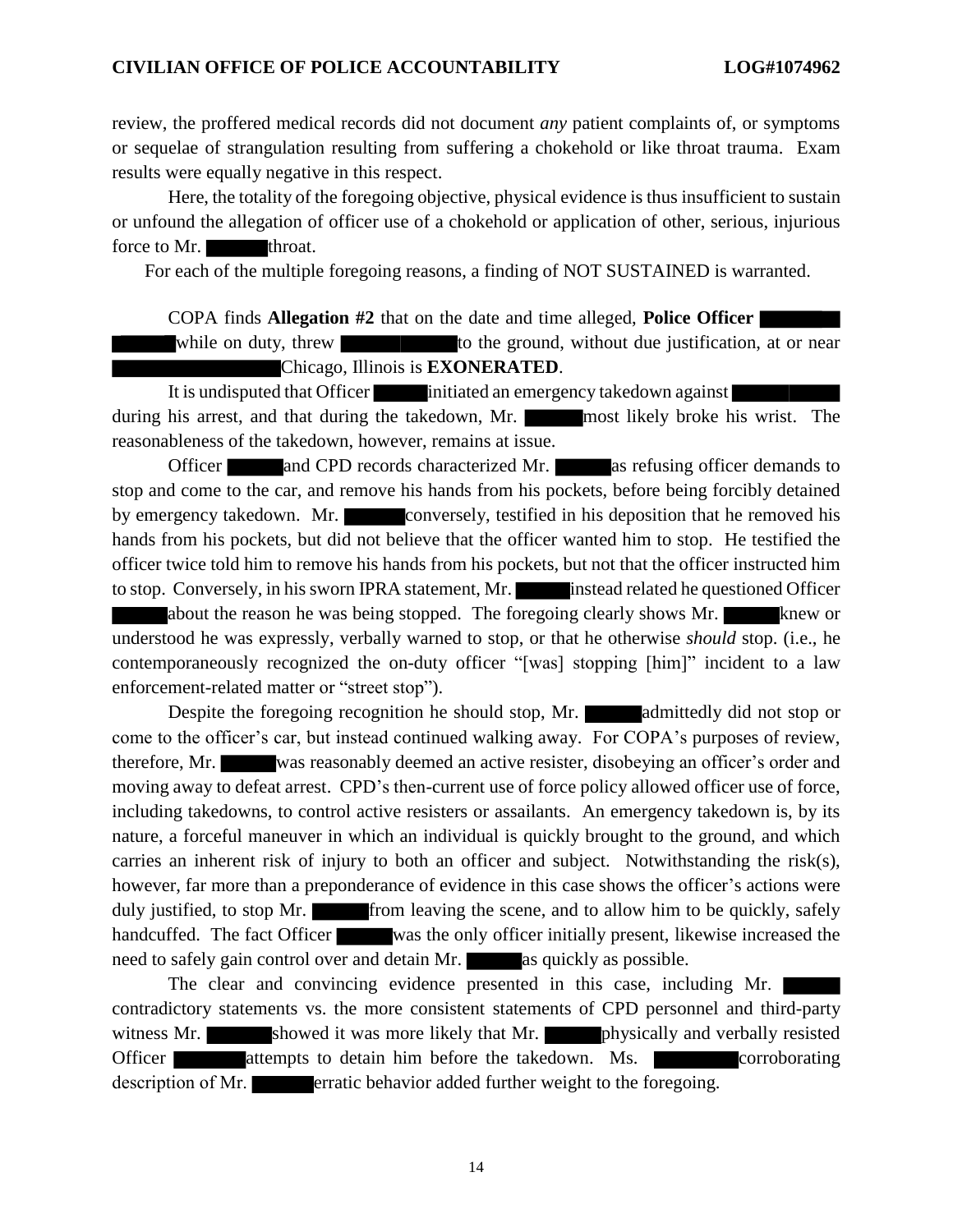For COPA's purposes, injury following an emergency takedown is not per se proof of misuse of or excessive force. Applied here, Mr. **abrasions**, lacerations, bruises and wrist fracture were consistent with use of an otherwise justified emergency takedown, and not, alone, indicative of excess force. Mr. medical records documented he told treaters he believed he fractured his wrist by falling during his arrest, likely by extending his arms while falling forward with the weight of an officer on top of him. This supposition was reasonable and consistent with someone being taken, face-forward, to the ground during an emergency takedown.

For each of the multiple foregoing reasons, a finding of EXONERATED is warranted.

COPA finds **Allegation #3** that on the date and time alleged, **Police Officer** 

while on duty, punched about the head, without due justification, at or near Chicago, Illinois, is **NOT SUSTAINED**.

It is undisputed that Officer struck Mr. during the encounter. Officer related in his statement to IPRA that he struck Mr. with an open hand after he resisted, and in his Answer to Mr. civil complaint admitted striking Mr. head, once, with an open hand. Mr. conversely, complained to IPRA that he was repeatedly punched. Sergeant reported that she observed Officer administer open hand strikes.

ET photos taken several days after the incident documented that Mr. displayed facial injuries, including a healing laceration/abrasion behind his ear and red marks/healing abrasions on his forehead. However, medical records did not document that he complained of punches to the face/head during treatment.

The preponderance of the evidence did not establish whether Mr. was punched as alleged, or received an open-handed strike(s). Mr. **Facial injuries could have occurred** during the undisputed emergency takedown. The parties provided conflicting descriptions of the force used; Mr. credibility is diminished, as described above. For the foregoing reasons, a finding of NOT SUSTAINED is warranted.

COPA finds **Allegation #4** that on the date and time alleged, **Police Officer**  while on duty, directed profanities against **in** that he called him a

"motherfucker," at or near Chicago, Illinois is **NOT SUSTAINED**. There was no video or audio evidence of the incident and the parties' testimony regarding

use of profanity is directly contradictory. Officer **a**dmitted that he may possibly have uttered random expletives during the incident but denied directing profanity at Mr. Thirdparty witness, Mr. stated that the officers treated Mr. respectfully, and he did not report that anyone called Mr. **a** "motherfucker." This, coupled with Mr. aforementioned diminished credibility, and Sergeant denial that she heard Officer

call Mr. **a** motherfucker calls the veracity of the allegation into question.

Given the diminished credibility of Mr. in conjunction with the witness statements, and Officer **report of possibly using profanities**, it remains unknown whether Officer directed the term "motherfucker" at Mr.

For the foregoing reasons, a finding of NOT SUSTAINED is warranted.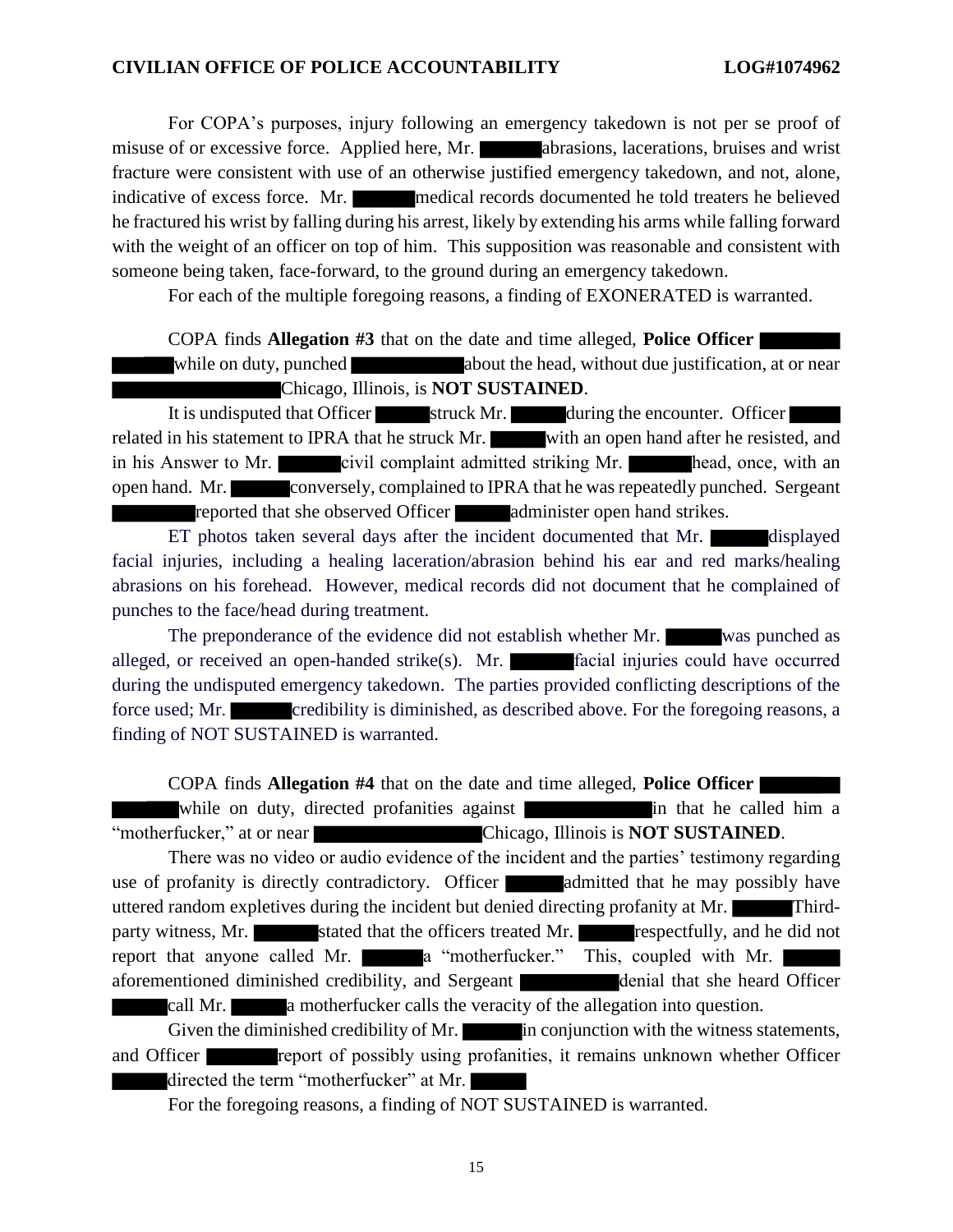# **VIII. CONCLUSION**

Based on the analysis set forth above, COPA makes the following findings:

| Police Officer | Not Sustained.<br>1. It is alleged that on April 30, 2015,<br>at approximately 2:00 a.m., in the<br>vicinity of<br>the<br>accused officer placed Mr.<br>lin.<br>a chokehold., in violation of Rules<br>2, 6, 8 and 9.                  |  |
|----------------|----------------------------------------------------------------------------------------------------------------------------------------------------------------------------------------------------------------------------------------|--|
|                | 2. It is alleged that on April 30, 2015,<br>Exonerated.<br>at approximately 2:00 a.m., in the<br>vicinity of<br>the<br>accused officer threw<br>to the ground, in violation of Rules<br>2, 6, 8 and 9.                                 |  |
|                | Not Sustained.<br>3. It is alleged that on April 30, 2015,<br>at approximately 2:00 a.m., in the<br>vicinity of<br>the<br>accused officer punched<br>about the head, in violation<br>of Rules 2, 6, 8 and 9.                           |  |
|                | 4. It is alleged that on April 30, 2015,<br>Not Sustained.<br>at approximately 2:00 a.m., the<br>accused officer directed profanities<br>in that Officer<br>at<br>called him a "Motherfucker,"<br>in violation of Rules 2, 6, 8 and 9. |  |

Approved:

\_\_\_\_\_\_\_\_\_\_\_\_\_\_\_\_\_\_\_\_\_\_\_\_\_\_\_\_\_\_\_\_\_\_ \_\_\_\_\_\_\_\_\_\_\_\_\_\_\_\_\_\_\_\_\_\_\_\_\_\_\_\_\_\_\_\_\_\_

Angela Hearts-Glass, Date

03 October 2019